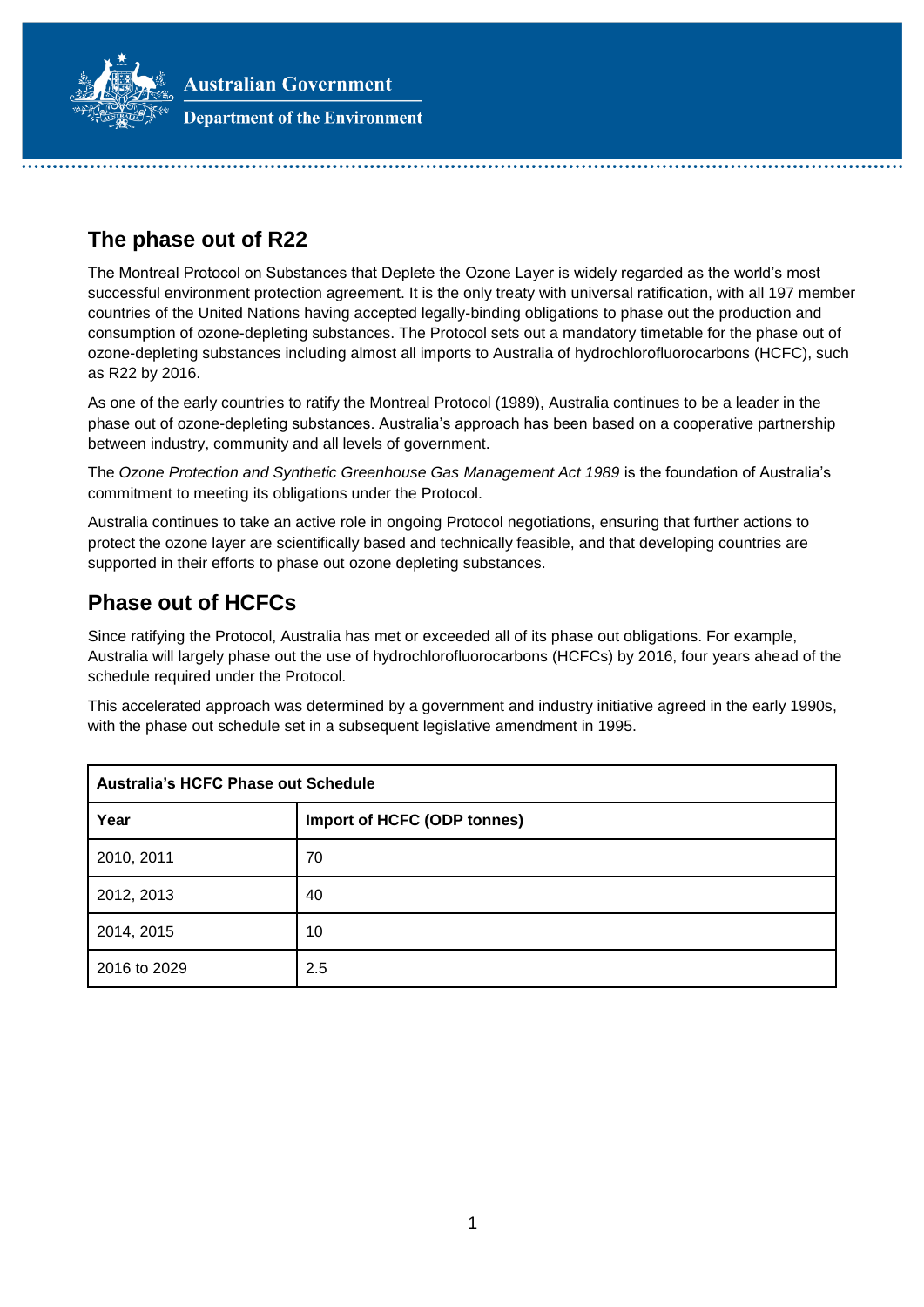# **R22**

HCFC-22 (also known as R22) has been commonly used in residential heat pump, air conditioning and refrigeration systems since the 1990s following the phase out of chlorofluorocarbons (CFCs) in developed countries in 1995.

#### **Uses for R22 include:**

| <b>Residential Uses</b>                    | <b>Commercial and Industrial uses</b>      |
|--------------------------------------------|--------------------------------------------|
| Window air-conditioning units<br>$\bullet$ | • Packaged air conditioners and heat pumps |
| <b>Dehumidifiers</b>                       | Chillers                                   |
| $\bullet$                                  | $\bullet$                                  |
| Central air conditioners                   | Retail food refrigeration                  |
| $\bullet$                                  | $\bullet$                                  |
| Air-to-air heat pumps                      | Cold storage warehouses                    |
| $\bullet$                                  | $\bullet$                                  |
| Ground-source heat pumps                   | Industrial process refrigeration           |
| $\bullet$                                  | $\bullet$                                  |
| Ductless air conditioners<br>$\bullet$     | • Transport refrigeration                  |
| Chest or upright freezers                  |                                            |

In 2012, R22 accounted for approximately 26 per cent of the total bank of working gases in Australia<sup>1</sup>, third to the commonly used synthetic greenhouse gasses R-410a and R-134a.

As releases of R22, including from leaks, contributes to ozone depletion, Australia has a legislated phase out of HCFC, in line with its obligations under the Montreal Protocol. Australia will largely phase out the import of HCFCs from 2016, apart from 2.5 ozone depletion potential tonnes a year (equating to around 45 tonnes of R22) which will be permitted until 2029 to service equipment.

The phase out of R22 will see industry look towards other options as the national bank of this refrigerant reduces. Industry is already well advanced in the transition from R22, including moving away entirely from the import and manufacture of air conditioners that operate on R22.

After 2029, the servicing of remaining R22-based systems will rely solely on recycled or reclaimed refrigerant. It is expected that reclamation and recycling will ensure that existing supplies of R22 will last longer and be available to service a greater number of systems.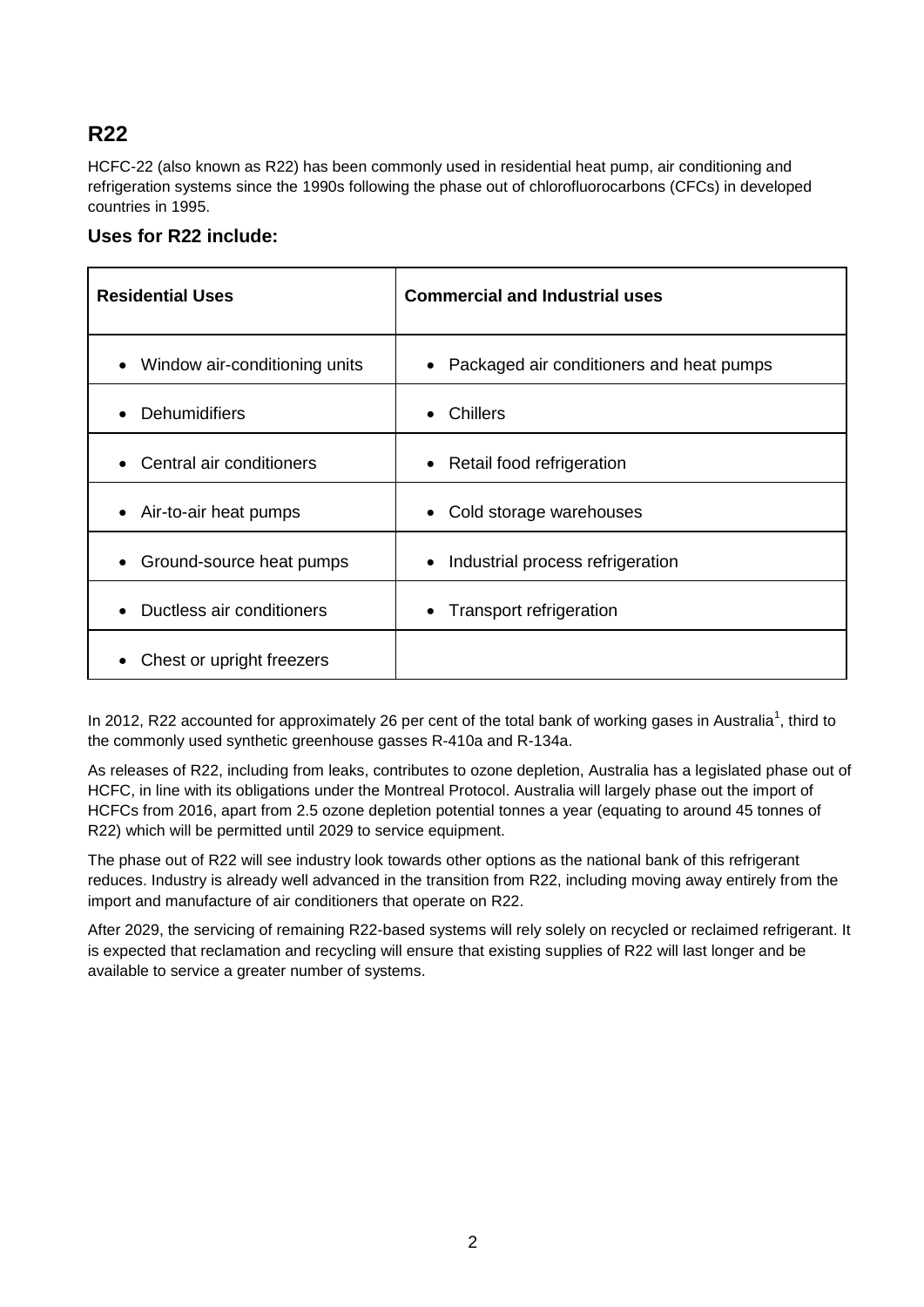# **Important information for users of R22**

- R22 will continue to be available in Australia, although quantities of new R22 imported into Australia are reducing (refer to the HCFC phase out schedule).
- If your R22 system is in good working order, there is no need to transition to an alternative refrigerant/system.
- Regular servicing to minimise leakages is important
- Existing units using R22 can continue to be serviced with R22.
- Some used R22 is being reclaimed to manufacturer's specifications. Contact your refrigerant supplier for further information.
- Conversion (commonly referred to as retrofitting) of your existing system to use a non-ozone-depleting substitute refrigerant. Retrofits are allowed if the substitute refrigerant has been found acceptable for that type of use and it is done in accordance with relevant legislation and Australian Standards. Refer to the 'complying with legislation and regulations' section of this fact sheet.

## **Alternatives to R22**

There are a range of possibilities when considering changing from R22 to an alternative refrigerant with low global warming potential alternatives becoming more available.

Equipment manufacturers, gas suppliers, refrigeration engineers, technicians and state and territory work health safety regulators can provide advice on equipment and refrigerant issues, warranties and safety requirements.

#### **Natural refrigerant**

**Ammonia** - Ammonia is often used in the food industry and large cool stores due to its high energy efficiency. During the last two to three decades ammonia has also been used in smaller systems including low-charge liquid chillers for air conditioning of commercial buildings.

**Carbon dioxide** - Carbon dioxide (CO2) is now commonly being used in what are referred to as cascade or secondary loop systems. In these systems CO2 can be used as the primary or secondary refrigerant.

**Hydrocarbons** - The hydrocarbons most commonly used as refrigerant are ethane (R170), propane (R290), butane (R600), isobutane (R600a) and propylene (R1270). Hydrocarbon refrigerant has been used widely in petrochemical industries, particularly very large refrigeration systems.

### **Hydrofluorocarbons (HFCs)**

HFCs are classified as synthetic greenhouse gases. These gases generally have a high global warming potential, some in the range of 140 to 3260 times that of carbon dioxide. For example, the most common refrigerant used in Australia, R134a, has a global warming potential of 1300.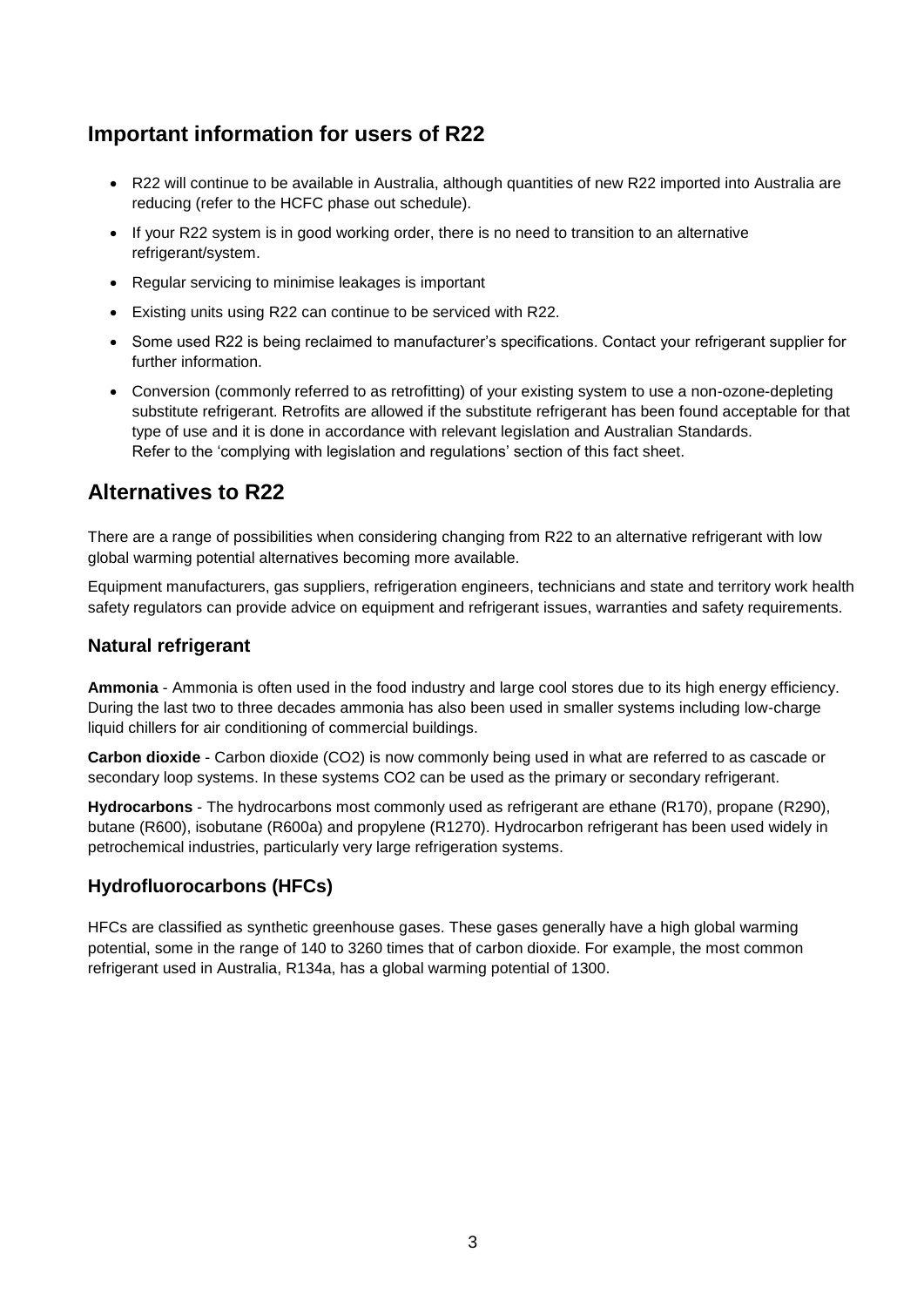#### **HFC refrigerant commonly used as a replacement for R22 include:**

- R134a
- $R404a$
- R407a
- R410a—This is the common replacement for split system air conditioners
- Equipment is also being developed to operate on lower global warming potential HFC alternatives such as R32 and R-1234ze.

# **Complying with legislation and regulations**

Strict regulations, standards and procedures must be followed when handling refrigerants. These vary between states and territories and the relevant authorities should always be consulted to ensure legal requirements are followed.

If you are considering substituting R22 with an alternative refrigerant, check the relevant state and or territory legislation to ensure the use of the alternative gas is permitted and it is safe to do so. This includes the manufacturers' required standards.

### **Complying with standards for prescribed electrical equipment**<sup>2</sup>

Refrigeration and air-conditioning equipment must comply with relevant Electrical Safety Standards. Equipment intended for conversion to a substitute refrigerant must be re-certified as compliant to the relevant standard by the approval issuer. The approval issuer can be an electrical safety regulator or a third party certifier.

### **Licensing requirements for the handling of refrigerants**

Under the Ozone Protection and Synthetic Greenhouse Gas Management legislation, any individual who handles a fluorocarbon refrigerant (HCFC, HFC or CFC), or works on refrigeration and air-conditioning (RAC) equipment that contains a fluorocarbon refrigerant, must hold a refrigerant handling licence.

This includes decanting the refrigerant, or manufacturing, installing, commissioning, servicing or maintaining RAC equipment, irrespective of whether or not refrigerant is present. It also applies to; decommissioning or disposing of RAC equipment where refrigerant is present.

Any individual or business that acquires, stores or disposes of a fluorocarbon refrigerant must hold a current Refrigerant Trading Authorisation.

Any individual (including a repairer or dismantler) who removes fluorocarbon refrigerant such as HCFCs and HFCs from any refrigeration or air-conditioning system, including for the purposes of substitution with an alternative refrigerant, must hold at a minimum a Restricted Refrigerant Recoverer Licence.

Licences can be obtained from the Australian Refrigeration Council at [www.arctick.org](http://www.arctick.org/)

There are licensing requirements for refrigerant handling in some states and territories for working with some or all refrigerants. You should check the relevant requirements in your local state or territory.